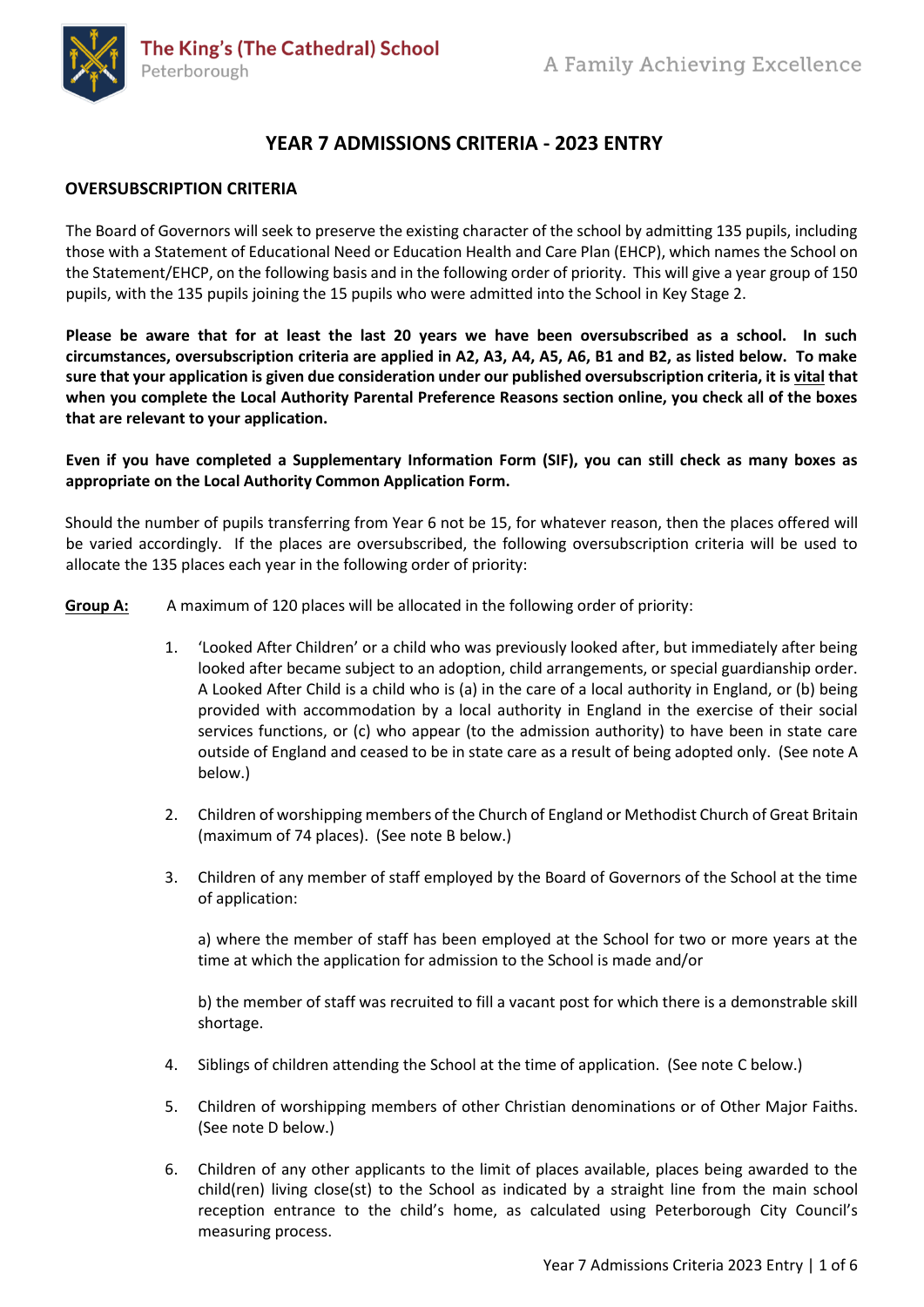- **Group B:** Pupils allocated by ability as measured by the School's assessment procedures in merit order for a maximum of 15 places.
	- 1. 12 of these places will be allocated on overall academic ability. (See note H below).
	- 2. 3 of these places will be allocated on musical ability. (See note I below).

If there are unallocated places in B1 due to a lack of suitable candidates, these places will be allocated in B2 and vice versa. If there are insufficient successful applicants for B1 and B2, additional places will be allocated in Group A under criteria 3 to 6.

If at any stage, a tie-breaker is required places will be allocated to the child(ren) living close(st) to the School as indicated by a straight line from the main school reception entrance to the child's home, as calculated using Peterborough City Council's measuring process. If this system cannot separate two or more applications, these applications will be further ranked by lottery.

## **Notes**

A. **'Looked After Children' -** A child or young person is regarded as a 'Looked after Child' when they are accommodated or in care. If they are accommodated this means that their parent(s) retain parental responsibility and can ask for them to be returned home at any time. If they are subject to a Care Order then the local authority in England shares parental responsibility with the parent(s) and decides where the child should live. Looked After Children are cared for in a number of different settings including foster homes, children's homes and residential schools.

**'A child in state care outside of England' -** A child is regarded as having been in state care outside of England if they were in the care of or were accommodated by a public authority, a religious organisation, or any other provider of care whose sole or main purpose is to benefit society, but ceased to be so as a result of being adopted only.

B. **Children of worshipping members of the Church of England and Methodist Church of Great Britain: (These applications must be accompanied by form SIF A2, which is available from the School).**

**In the event that during the period specified for attendance at worship the church has been closed for public worship and has not provided alternative premises for that worship, the requirements of these arrangements in relation to attendance will only apply to the period when the church or alternative premises have been available for public worship.**

Children of Worshipping Members of the Church of England and Methodist Church of Great Britain are defined as those who score above zero on the School's scoring system as described below as the "Marking Process". In relation to Criteria A2, the Supplementary Information Form (SIF A2) will need to be signed by a Church of England Priest or by a Methodist Minister, or if a Priest or Minister is unavailable during an interregnum, a Church Warden or Church Leader. Evidence of worship from the Priest, Minister or Leader of the religious community concerned, must be submitted on SIF A2. The information should define the worship pattern of the applicant (the parent), who lives at the child's home address, in terms of frequency and duration.

The information on SIF A2 should cover your **whole** attendance record and **current** pattern of worship for the last eight years, or more. If you have worshipped at different churches during the last eight years, or more, a separate SIF A2 from previous parish(es) must be submitted. Where a religious leader has been in post for only a part of the time you have worshipped there, they should state how they are able to confirm your attendance for the whole period. Please note the **maximum** number of marks available for Period of Attendance at Worship is 9.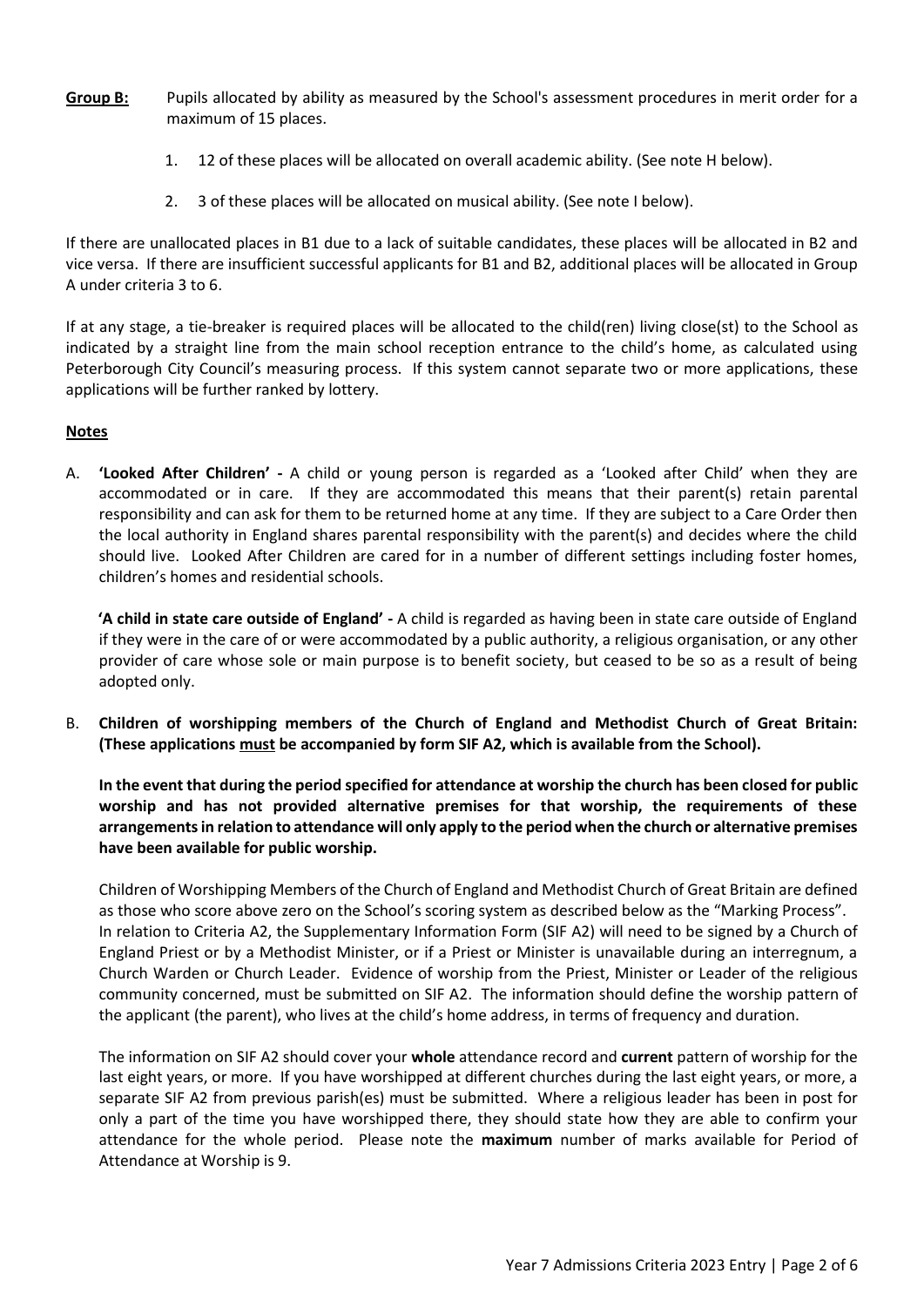# **Criteria A2 Marking Process**

| <b>Frequency of Attendance at Worship</b> | <b>Marks</b> |
|-------------------------------------------|--------------|
| More than weekly throughout the year      |              |
| Four/Five times per month                 |              |
| Three times per month                     |              |
| Fortnightly                               |              |
| Monthly                                   |              |
| Major Festivals only                      |              |

| <b>Period of Attendance at Worship</b> | <b>Marks</b> |
|----------------------------------------|--------------|
| Greater than 8 years                   |              |
| Between 7 and 8 years                  | 8            |
| Between 6 and 7 years                  |              |
| Between 5 and 6 years                  | 6            |
| Between 4 and 5 years                  | 5            |
| Between 3 and 4 years                  |              |
| Between 2 and 3 years                  | 3            |
| Between 1 and 2 years                  |              |
| Less than 1 year                       |              |

The **total** mark awarded for each application will be the product of the marks for frequency and period of attendance for worship, (i.e. frequency mark multiplied by period of attendance mark). Places are offered strictly in descending order of each applicant's **total** mark.

The evidence on Criteria A2 Supplementary Information Form (SIF A2) will be used by the Board of Governors in determining which applicants are awarded places. The evidence will help the Board of Governors assess the commitment, in terms of frequency and duration, which the applicant has devoted to their religious community.

#### C. **Children are siblings if:**

A brother or a sister, half-brother or sister, adopted brother or sister, stepbrother or sister, or the child of a parent/carer's partner, and in every case the child must be living in the same family unit at the same address.

# D. **Children of worshipping members of Other Christian denominations and Other Major Faiths: (These applications must be accompanied by form SIF A5, which is available from the School).**

**In the event that during the period specified for attendance the relevant place of worship has been closed for public worship and has not provided alternative premises for that worship, the requirements of these arrangements in relation to attendance will only apply to the period when the relevant place of worship or alternative premises have been available for public worship.**

- i) For parents/carers to be 'worshipping members', the applying parent/carer of the child, who lives at the child's home address, needs to be regarded by the priest/minister/worship leader as being part of the worshipping community at the church/worship centre. A church/worship centre will be determined by the award of a worship license as issued by the Local Authority. This would not necessarily mean that the parent/carer is a "Member" in the technical sense (e.g. through baptism, confirmation or electoral roll) but would imply a pattern of attendance at worship (on Sunday or at other times) that is more than "occasional" and **has been sustained for at least five years.** All SIF A5 Forms that are supported in this way will then be ranked by a lottery. Each application will be allocated a number and the numbers will be drawn at random to produce the rank order that will determine which children are awarded a place in this category.
- ii) Children of worshipping members of 'Other Christian denominations' are defined as members of any Church that is a member of Churches Together in England, or the Evangelical Alliance.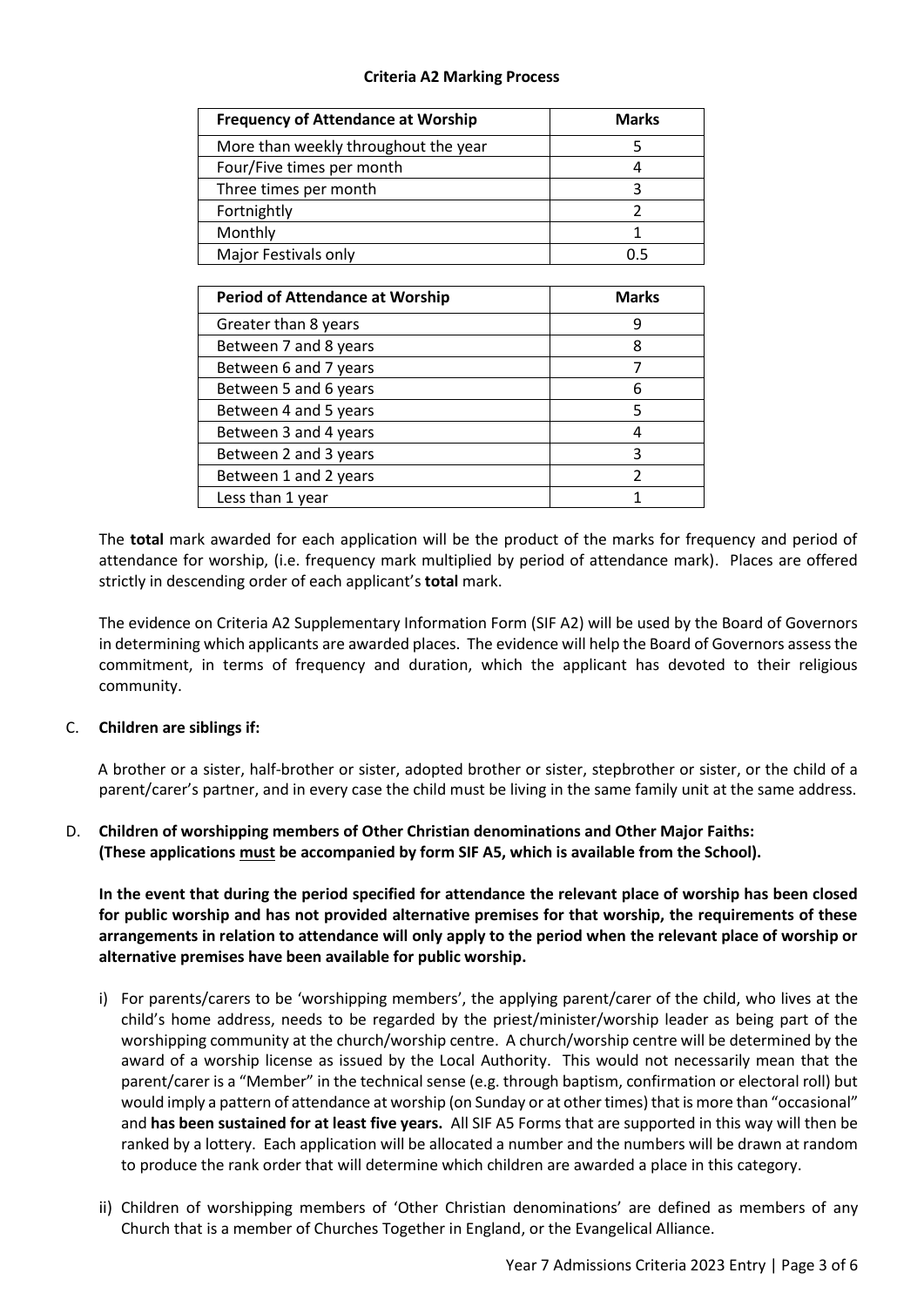The following denominations are affiliated to Churches Together in England:

Antiochian Orthodox Christian Archdiocese of the British Isles + Ireland (2005) Apostolic Pastoral Congress (2011) Armenian Orthodox Church (2013) Assemblies of God (2012) Baptist Union of Great Britain (1990) Calvary Church of God in Christ (2017) Catholic Bishops' Conference of England and Wales (1990) Church of England (1990) Church of God of Prophecy (2005) Church of Scotland (Presbytery of England) (1993) Churches in Communities International (2010) Congregational Federation (1990) Coptic Orthodox Church (2003) Council of African and Caribbean Churches UK (1990) Council of Lutheran Churches (1990) Council of Oriental Orthodox Churches (temporarily defunct) (1990) Elim Pentecostal Church (2009) Evangelical Lutheran Church of England (2011) Evangelische Synode Deutscher Sprache in Großbritannien (2007) Exarchate of Orthodox Parishes of the Russian Tradition (Ecumenical Patriarchate) (2006) Free Church of England (2010) Ground Level (2012) Ichthus Christian Fellowship (1998) Independent Methodist Churches (1990) Indian Orthodox Church (2013) International Ministerial Council of Great Britain (1990) Ixthus Church Council (2016) Joint Council of Churches for All Nations (1990) Mar Thoma Church in Europe (2009) Methodist Church (1990) Moravian Church New Testament Assembly (1990) New Testament Church of God (2006) Oecumenical Patriarchate (1990) Pioneer (2012) Redeemed Christian Church of God (2007) Religious Society of Friends (1990) Ruach Network of Churches (2014) Russian Orthodox Church (Moscow Patriarchate) (1990) Salvation Army (1990) Seventh-day Adventist Church (observer) (2002) Transatlantic Pacific Alliance of Churches (2005) Unification Council of Cherubim + Seraphim Churches (Europe Chapter) (1990) United Kingdom World Evangelism Trust (2015) United Reformed Church (1990) Wesleyan Holiness Church (1990)

- iii) To confirm whether your Church is a member of the **Evangelical Alliance**, please visit the following website; <http://www.eauk.org/connect/find-a-church.cfm>
- iv) Children of members of the following major faiths: Islam, Hinduism, Judaism, Sikhism and Buddhism.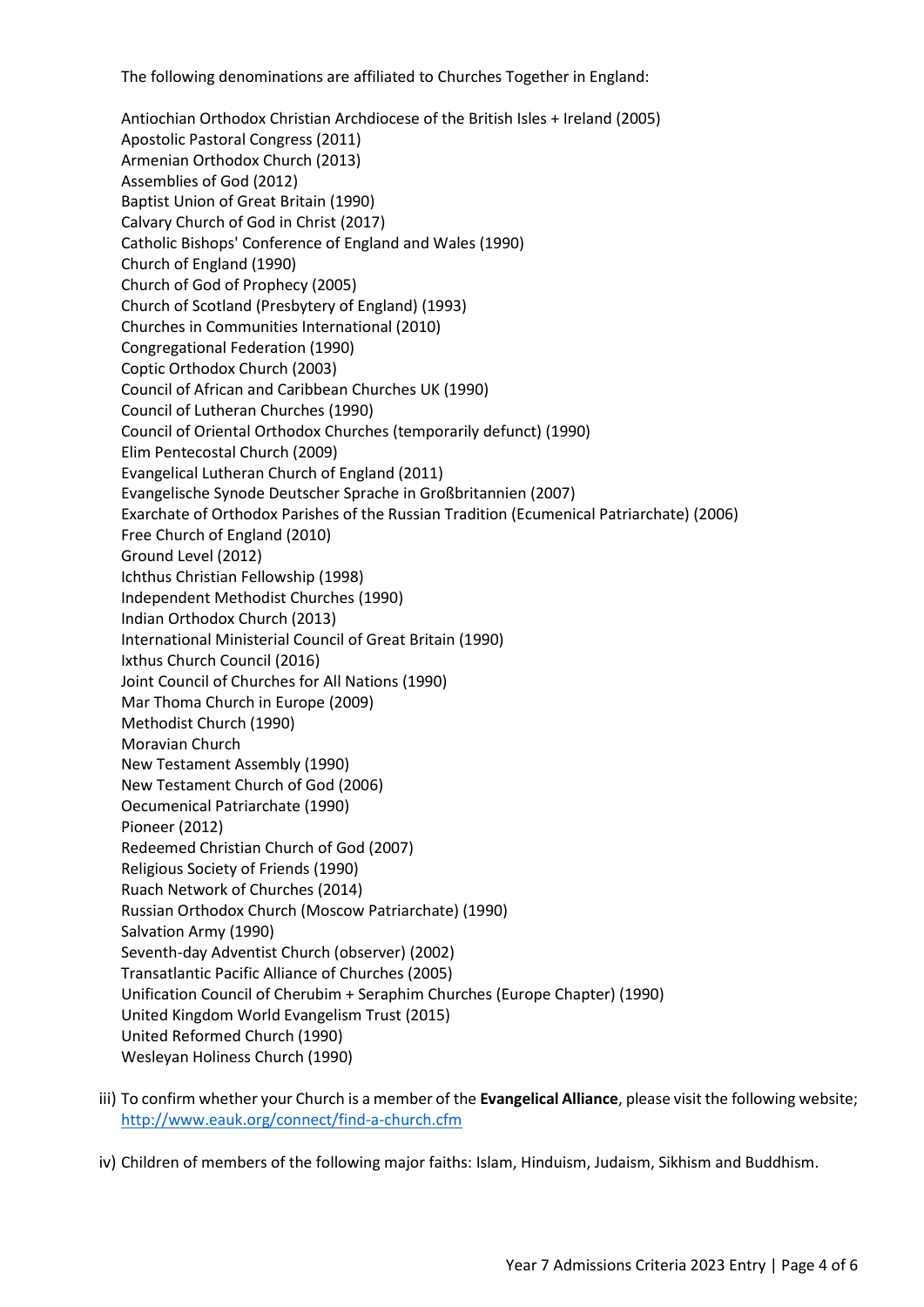E. **The relevant sections of the SIF/A2/A5 form should be filled in by the applying parent and then sent to the priest/religious leader for completion. Once the form has been completed, the applying parent should return it to the School.**

**The address submitted on Supplementary Information Forms(SIF A2 and SIF A5) should be the child's home. This is the home at which the child spends the majority of school week nights (Sunday – Thursday inclusive).** 

- F. The Board of Governors will deal with late applications after all of the 'on time' applications have been processed.
- G. Parents/Guardians/Carers not offered a place for their child due to the School having admitted up to the published admission number (PAN, 135) will be advised of their right to appeal.
- H. Pupils admitted to Category B1 will have taken the Governors' Entrance Examination and will have been ranked in order of merit. The examination consists of tests in English, Mathematics and Verbal Reasoning.

A minimum total score of 100 out of 145 will be required for the child to be considered for admission. Places are offered strictly in descending order of each child's total score. Examples of the English, Mathematics and Verbal Reasoning tests are on The King's (The Cathedral) School website Year 7 Admissions page.

- I. Pupils will be allocated for category B2 by audition, carried out by the Music staff of The King's (The Cathedral) School. At the audition the candidate will be expected to:
	- i) Perform a piece of his/her choice on their main instrument or voice. Candidates who play another instrument may, if they wish, perform a second piece.
	- ii) Respond to various aural tests which might include:
		- 1. Repetition of a melody
		- 2. Clapping a rhythm
		- 3. Identification of time signatures/beats in bars.
	- iii) The following scoring system will be used to determine the successful music applicants:
		- a) Performance of chosen piece

This will be judged and scored by considering both the difficulty of the music performed and the quality of the performance.

| Level of Difficulty | Pass | Merit | Distinction |
|---------------------|------|-------|-------------|
| Grade 3             | 10   | 15    | 20          |
| Grade 4             | 15   | 20    | 25          |
| Grade 5             | 20   | 25    | 30          |
| Grade 6             | 25   | 30    | 35          |
| Grade 7             | 30   | 35    | 40          |

b) Response to tests:

| Level   | Points |
|---------|--------|
| Grade 4 | 5      |
| Grade 5 | 10     |
| Grade 6 | 15     |
| Grade 7 | 20     |